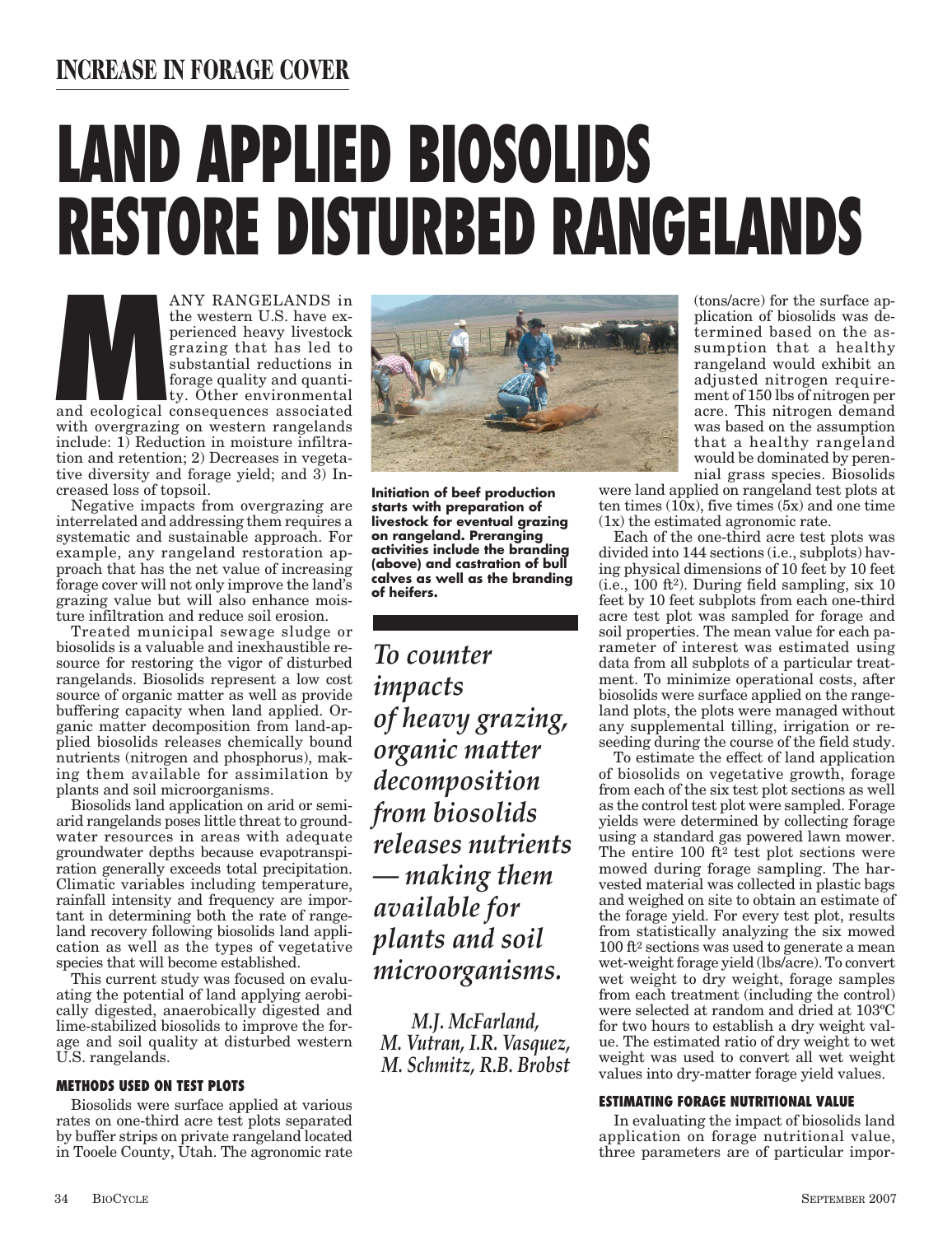tance: crude protein, relative feed value and specific animal stocking rate. Crude protein is a measure of the amount of nitrogen in a forage crop. Crude protein is estimated by multiplying the total nitrogen content by a constant, 6.25. The value of the constant is based upon the assumption that forage protein contains approximately 16 percent nitrogen (by weight).

Relative feed value (RFV) is an index used to compare forage quality to the feed value of alfalfa. RFV is used to determine how well forage will be consumed and digested. Two important parameters whose value impacts the RFV level are the forage's acid detergent fiber (ADF) and neutral detergent fiber (NDF) contents. ADF reflects the content of cellulose and lignin in forage and is closely related to digestibility.

In general, a higher RFV reflects a greater digestibility of forage. A RFV value of between 110 and 125 reflects an adequate forage value for grazing cattle. However, for lactating animals, an RFV of at least 140 is desirable.

Stocking rate is the number of animals that a parcel of land (pasture, rangeland, etc.) can nutritionally support during a grazing season. It is normally assumed that one animal unit (1,000 lb beef cow) has a daily feed requirement of 26 pounds of dry matter forage. Therefore, over a four month grazing season (120 days), one animal unit requires approximately 3,120 lbs of dry matter forage. From this forage matter requirement, the stocking rate can be estimated.

### **BACKGROUND SOILS**

Deep soil sampling consisted of taking soil samples at  $0.75$ ,  $2, 3$ ,  $4$  and  $5$  foot depths below the ground surface (bgs) in each of the six test plot sections. Parameters that were analyzed for each soil sample included the following: 1) nitrate; 2) ammonia; 3) available phosphorus; 4) electrical conductivity (EC); 5) sodium adsorption ratio (SAR); and 6) pH. Evaluation of the background soils data indicated that the nitrate concentrations were significant throughout the soil profile. This observation reflects a high level of historical animal grazing (nitrate source) in combination with a relatively limited amount of vegetative cover.

In addition to the high nitrate concentrations, soils analyses indicated that the biosolids land application site had an average EC and SAR significantly above 4.0 and 13, respectively. These findings confirmed that the biosolids land application site was both saline (high salt concentrations) and sodic (high sodium content). Using the average nitrate and ammonia concentrations found in the surface soil (i.e., 0.75 foot depth), the plant available nitrogen (PAN) per acre of soil was estimated to be 98.6 lbs nitrogen/acre.

Table 1 provides a summary of the average concentration of nitrogen species found in the aerobically digested, anaerobically digested and lime-stabilized biosolids used in



**Lime stabilized (left) and aerobically digested biosolids (right) are stockpiled on disturbed rangeland prior to their surface application.**

**ADVANCING COMPOSTING, ORGANICS RECYCLING & RENEWABLE ENERGY** 419 State Avenue, Emmaus, PA 18049-3097 610-967-4135 • www.biocycle.net September, 2007

Reprinted From:

the field study. Using the average nitrate and ammonia concentrations found in the surface soil (i.e., 0.75 foot depth), the plant available nitrogen (PAN) per acre of soil was estimated to be 98.6 lbs nitrogen/acre.

Given an assumed rangeland nitrogen requirement of 150 lbs/acre, the nitrogenbased agronomic rates for the aerobically digested, anaerobically digested and lime stabilized biosolids were estimated to be 1.5, 0.8 and 8.8 tons/acre, respectively. Following 18-months after biosolids land application, all of the biosolids test plots were sampled for forage dry-matter yield, forage nutritional levels as well as specific soil chemical parameters at depths ranging up to 5 feet below the ground surface.

### **FORAGE SAMPLING**

Biosolids land application was observed to increase forage production above that which was recorded for the control plots in all cases. Although lime stabilized biosolids applied at one times the agronomic rate were found to generate forage yields comparable to the levels recorded for test plots amended with either aerobically digested or anaerobically digested biosolids, when lime stabilized biosolids were added at higher multiples of the agronomic rate, the forage yield decreased significantly. Table 2 includes data on the application rates and forage yields.

The scientific explanation for the inverse relationship observed between forage dry matter yield and biosolids application rate for lime stabilized biosolids is unclear. Several possible explanations included the following: 1) Increased application of calciumbased salts was toxic to rangeland vegetation; 2) Large amount of biosolids applied to achieve the desired application rate physically obscured sunlight thereby reducing the emergence of rangeland forage; and 3) High pH of lime stabilized biosolids reduced the availability of plant micronutrients (e.g., metals).

Finally, ecological analysis indicated that the dominant plant species found on the control test plots was *Bromus tectorum* (cheat grass) while the dominant vegetative species found on the test plots amended with biosolids was *Hordeum marinum gussoneanum* (seaside barley). Other minor plant species found on sites receiving biosolids included *Descurania brassicaceae, Halogeton glomeratus* (saltlover) and *Kochia scoparia* (summer cypress).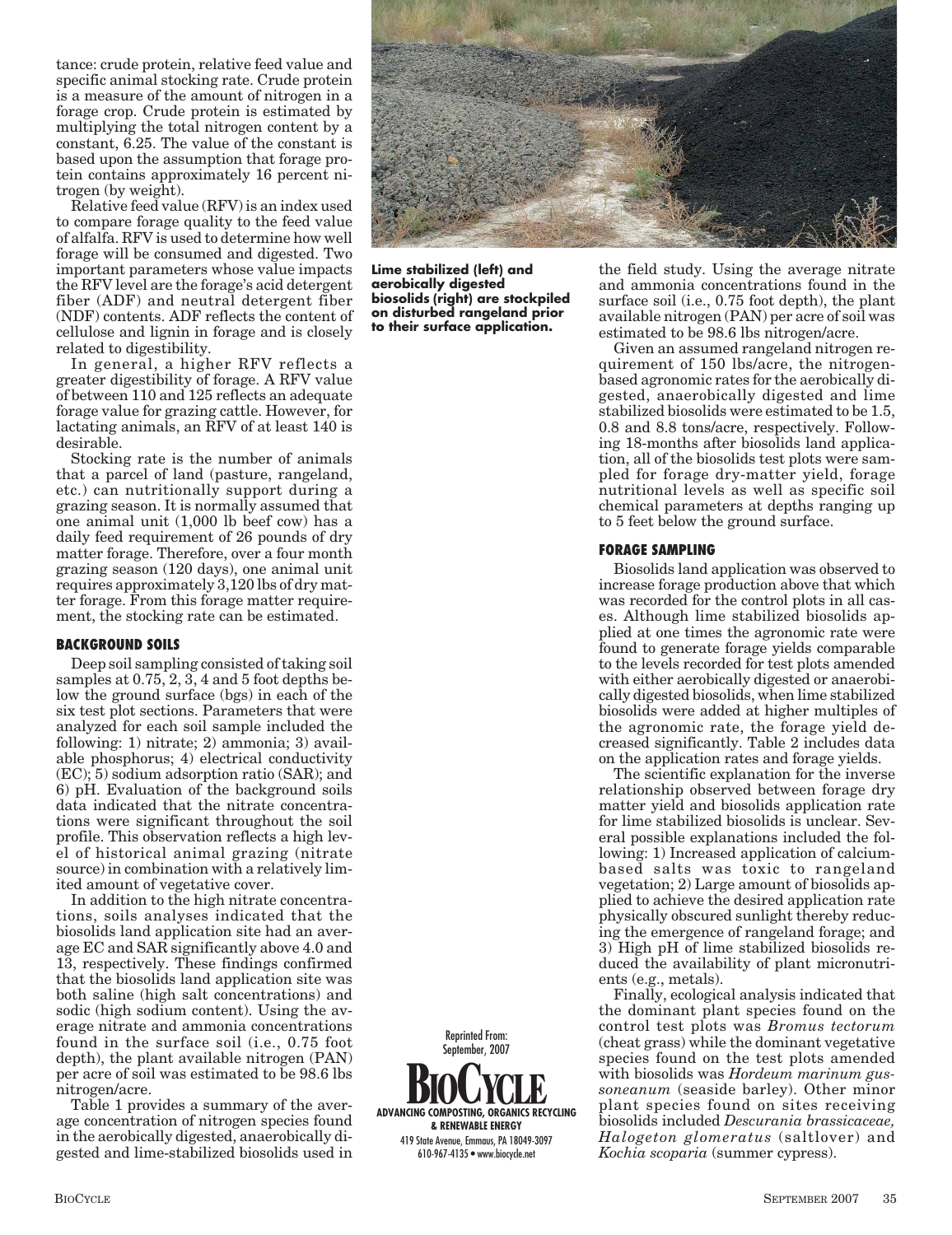Crude protein content in forage from biosolids amended rangeland varied from 15 to 20 percent, whereas the untreated control plot was about 10 percent.

#### **SOIL SAMPLING**

With respect to rangeland test plots receiving aerobically digested biosolids, nitrate concentrations were observed to increase with increasing depth for all treatments. Plant available phosphorus concentrations were found to have their largest values at the soil surface and decreased significantly with soil depth. These observations were not surprising since nitrate is relatively mobile and is easily transported through the soil matrix. On the other hand, phosphorus can readily interact with surface soil constituents (e.g., metals) and remain relatively immobile. The behavior of the electrical conductivity was similar to that of nitrate while soil ammonia concentrations remained relatively low for all application rates.

cally digested biosolids; or 4) Organic nitrogen mineralization rate may have limited the production of nitrate in rangeland test plots amended with anaerobically digested biosolids.

The behavior of the soil chemical parameters at rangeland test plots that received lime-stabilized biosolids was similar to that behavior found at those sites that had received aerobically digested and anaerobically digested biosolids. As expected, nitrate concentrations increased both with depth as well as with increasing biosolids land application rate.

#### **ENHANCED FORAGE QUALITY**

The impact of biosolids land application on forage quality is summarized in Table 2. Results confirmed that, while the average dry



**Disturbed western rangelands are characterized by limited amounts of native grasses, high concentrations of invasive weeds and large areas of topsoil erosion (1). Biosolids are land applied using a manure-type spreader (2). View of vegetation established on disturbed rangeland by applying biosolids at five times the agronomic rate (3).** 

The behavior of the soil chemical parameters for those plots receiving anaerobically digested biosolids was similar to that observed at those rangeland plots that had received aerobically digested biosolids. The one notable exception was the behavior of nitrate particularly at the higher biosolids loading rates. The rangeland plots that had received anaerobically digested biosolids were found to have significantly less nitrate in the soil than the rangeland plots that had received aerobically digested biosolids.

There are several possible reasons for this observation including: 1) A greater fraction of the nitrogen added in the anaerobically digested biosolids was lost from the test plot through ammonia volatilization; 2) Denitrification losses of nitrate were larger in rangeland test plots receiving anaerobically digested biosolids; 3) Nitrate leaching losses may have been accelerated within the rangeland test plots that received anaerobi-

|  | Table 1. Average concentration of nitrogen species in biosolids |  |  |
|--|-----------------------------------------------------------------|--|--|
|  |                                                                 |  |  |

| Biosolids Type                   | Total N (%) | Nitrate (mg/kg) | Ammonia (mg/kg) |
|----------------------------------|-------------|-----------------|-----------------|
| Aerobically digested biosolids   | 5.41        | 1.71            | 2135            |
| Anaerobically digested biosolids | 5.85        | 13.4            | 12.500          |
| Lime stabilized biosolids        | 0.89        | 1 22            | 1175            |

matter forage yield of control plots was 84.1 lbs per acre, the dry matter forage yield for aerobically digested, anaerobically digested and lime-stabilized biosolids ranged from 131.0 to 664.1 lbs per acre. Although the increase was not surprising given the fertilizer and soil conditioning value of biosolids, the significant increase in vegetative quality was both surprising and compelling. Forage from the control plots was found to have a crude protein content of approximately 10.15 percent, which was lower than the crude protein content found in the forage collected from all biosolids amended rangeland plots. Forage grown on biosolids-amended rangelands reported maximum crude protein contents of 19.67 percent, 15.26 percent and 20.22 percent for aerobically digested, anaerobically digested and lime-stabilized biosolids land application sites, respectively.

Beyond the difference in crude protein content, RFV for forage grown on rangeland test plots amended with land applied biosolids was substantially greater than the RFV of forage grown on the control plots. These results suggest that the forage grown on rangeland plots amended with land applied biosolids were both more nutritious (higher protein) and more digestible than the forage grown on the control plots.

The environmental and economic implica-